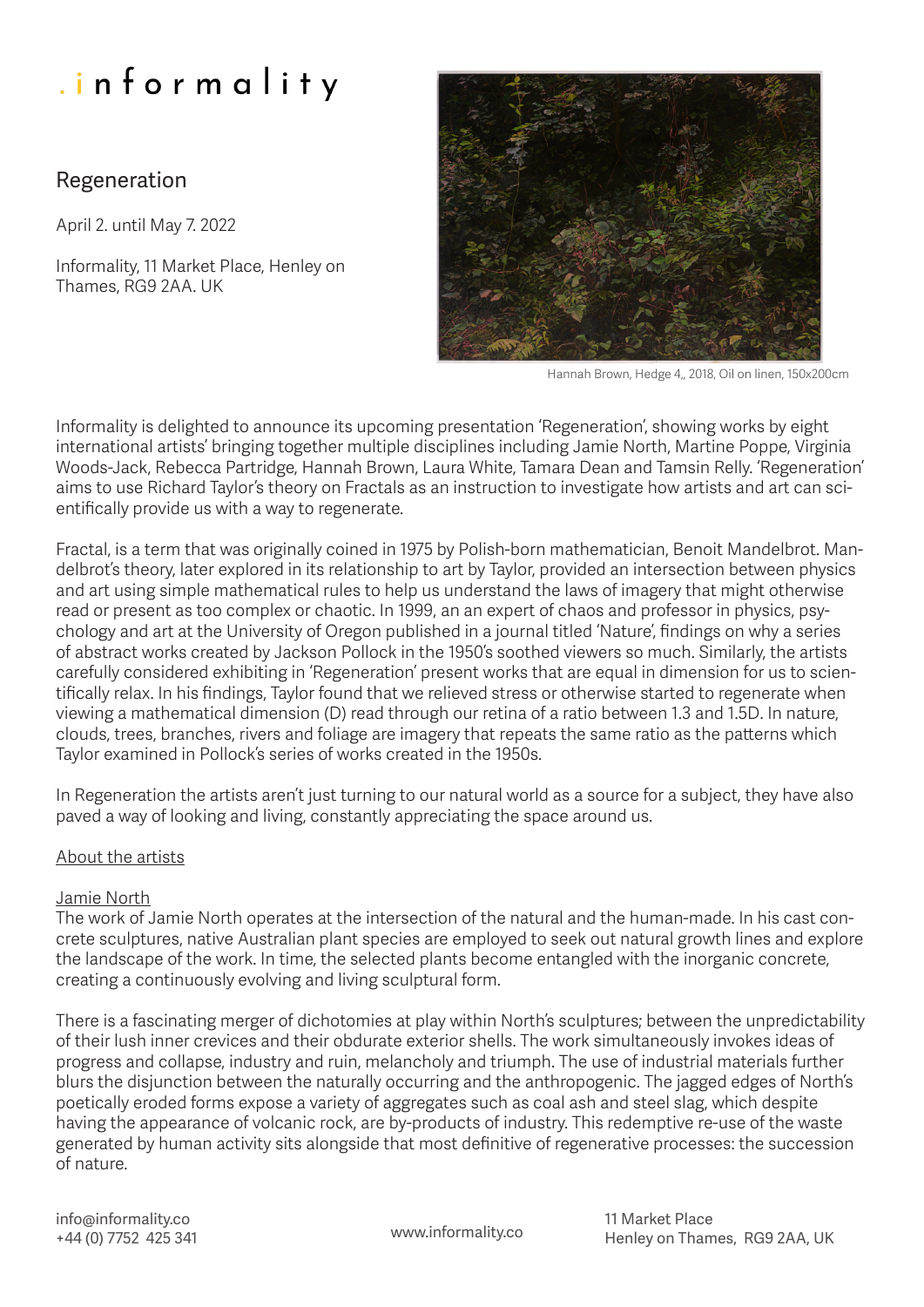### Martine Poppe

Martine Poppe (B. 1988, Norway) has been living and working in London, Oslo and Paris. Poppe graduated from the Slade School of Fine Art BA and an MFA in 2011 and 2013 respectively. The artist's source materials, which are often photographs or textiles, instigate her process. Poppe's paintings carry the effects of diffracted light and overexposed photography, as well as the pixelation of blown-up digital images. Sometimes she affixes the source material behind translucent fabrics on stretchers, creating a screen that she can see through and work on with paint. At other times, she tears and scrounges it up, or reshapes it as standing barriers in the exhibition space. Poppe's works are developed from the fluidity between the different materials she employs, negotiating the boundaries between abstraction and representation, opening the workup for the viewer to situate themselves within the boundaries, and expectations that her practice negotiates.

Poppe's works can be found in the collections of the UK Government Art Collection (UK), the Kistefos Museum (Norway), NRK (Norway), the Saatchi Collection (UK), University College London (UK), Oxford University (UK), CCA Andratx (Spain), House of St. Barnabas (UK) and KODE Museums (Norway); Saatchi Collection (UK); UCL Art Collection (UK); University of Oxford Collection (UK); NRKs Kunstsamling (Norway), House of St. Barnabas Collection (UK) Benetton Collection (Italy), CCA Andratx (Spain).

#### Tamsin Relly

Tamsin Relly's multi-disciplinary practice includes painting, printmaking and photography. In response to the increasingly disrupted environmental conditions of a shifting global climate, her work explores the reciprocal relationship we have with our planet's ecology and how we find a connection with the living world. Recent projects consider the migration of plants and the preservation of botanical environments through conservation, urban parks and memory – be it personal, collective or held within the land.

Drawing on both found media imagery and first-hand observations, Relly works with the fluid and unpredictable qualities of her materials and processes to present impressions of natural and urban spaces in states of uncertainty or impermanence. South Africa born, Relly's research has taken her to diverse locations including the Arctic Circle, The Eden Project in Cornwall and Las Vegas. She lives and works in London, where she received an MA in Fine Art at City & Guilds of London Art School in 2011. Relly's work has been exhibited and collected widely in the United Kingdom and internationally. It has been presented in group exhibitions curated by Royal Academy of Arts, Oliver Projects, Alteria Art and T J Boulting in London; SMITH, Cape Town; and Gerson Zevi, New York; and solo shows hosted by the House of St Barnabas, The Place Downstairs and Brocket Gallery in London. Her work is held in collections including Simmons Contemporary, Hogan Lovells, and the National Maritime Museum in London. Artist residencies include Arteles, Finland; RE·THINK: Environment, National Maritime Museum, London; Pocantico, Rockefeller Brother Fund, New York; and The Arctic Circle, Svalbard.

#### Hannah Brown

Hannah Brown was born in 1977 in Salisbury, England. She completed her BA in fine arts at Central St Martins in 1999 and her MA at the Royal College of Art in 2006. Recent major exhibitions include 'This Muddy Eden' 2020 (two person with Christopher Orr, Broadway Gallery, curated by Kristan Day) and 'Before Long' 2019 (Union Gallery, London). In 2021 she was featured in the John Moores Painting Prize and in 2020 in the exhibition 'The Green Fuse' at Frestonian Gallery. Her work is held in private collections in the UK, USA, Switzerland, Korea and U.A.E among others, and has been acquired for the permanent collections of the State Art Collection of Ireland, Dublin and the V&A Museum, London. She lives and works in London.

Hannah Brown's works centres on the psychology of the English landscape. She is interested in the status of landscape painting, the use and value of bucolic imagery, and how we interact with the natural environment and bring it into the domestic sphere.

#### Rebecca Partridge

Rebecca Partridge was born in the U.K, in 1976 and currently lives and works in London. Since graduating

info@informality.co +44 (0) 7752 425 341 www.informality.co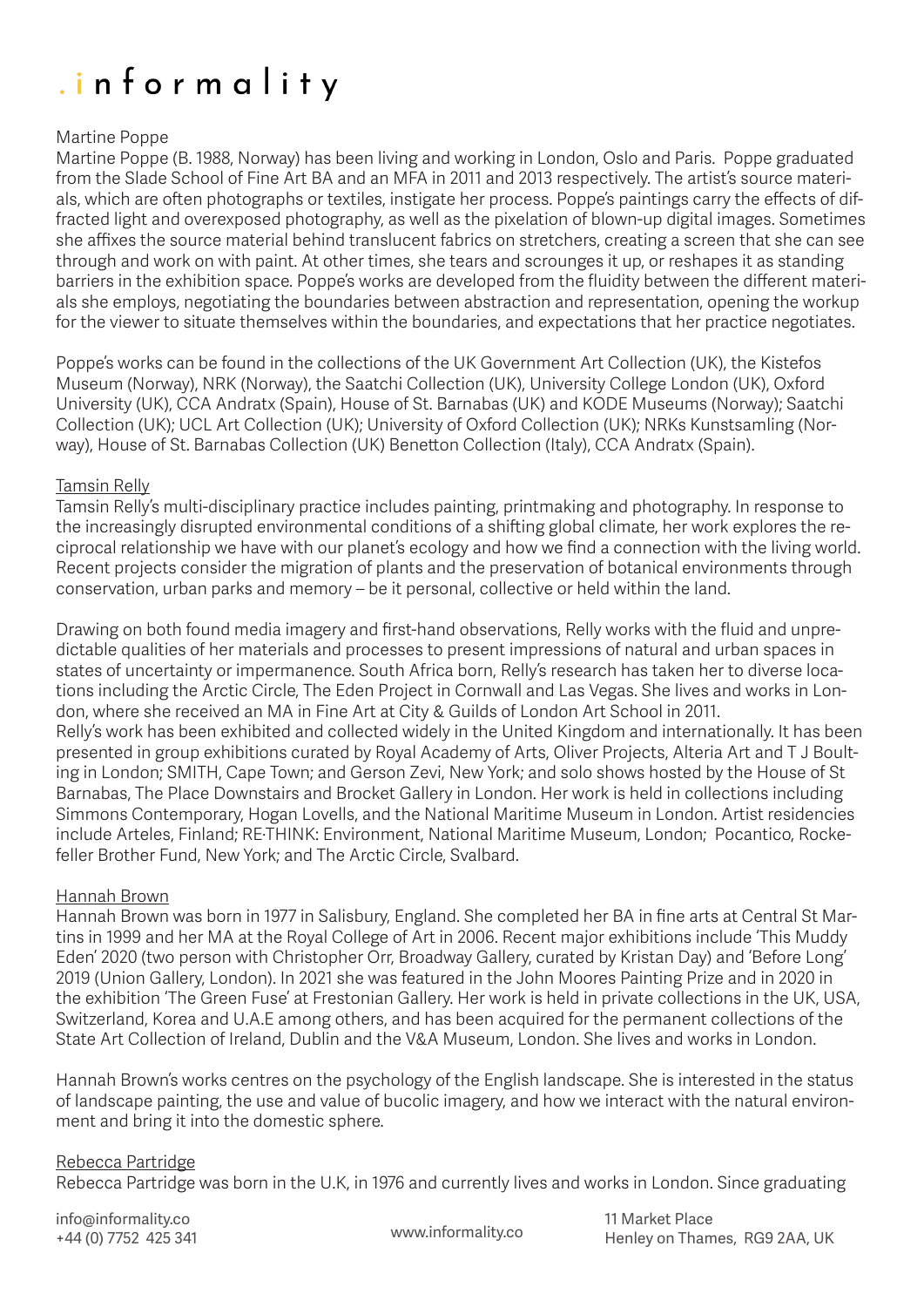from the Royal Academy Schools in 2007 she has exhibited internationally. Solo exhibitions include, 'In The Meantime', at Kunsthalle CCA Andratx, Spain, 'Notations' Kunstverein Springhornhof and 'Painting Fast, Painting Slow' at Konstkraft Ljusne, Sweden. She has been awarded several international scholarships including from The Nordic Kunstnasenter Dale, Norway, The Josef and Anni Albers Foundation, USA, and The Terra Foundation for American Art Fellowship in Giverny, France. Over the past ten years she has curated a series of exhibitions taking place in Germany, Norway and the U.K, most recently 'Scaling The Sublime' at Nottingham University which she co-curated in 2018, followed by 'In Pursuit of Elusive Horizons' at Parafin Gallery, London.

### Virginia Woods-Jack

Virginia Woods-Jack is a British-born photographic artist, advocate and curator currently living and working in Aotearoa New Zealand. Her practice explores notions of connection to place, materiality and memory to consider relationships between the human and more-than-human worlds. By doing so, she aims to understand how memory informs the way people interact with the natural environment to highlight the importance of care in navigating the climate crisis. This is integral to the preservation of the planet.

In her practice, the material nature of the image is malleable with VWJ looking to expand upon her understanding of the photographic image and how it is understood. With constant shifts in how she creates images, the opening of the shutter becomes a departure point. The final expression and installation of the work engage with experiential concepts which seek to expand upon and enhance the viewer's understanding of the photographic medium.

Woods-Jack is the founder and curator of Women in Photography NZ & AU. She has exhibited widely, both locally and internationally, and her work is held in private collections in Aotearoa New Zealand, Australia, The United States, Europe and the United Kingdom. Her photographs have appeared in Harper's Magazine, The Guardian, The Observer and Time Magazine, among others, and she was a finalist in the 2010 New Zealand Contemporary Art Award. Her photobook 'None of this was done with us in mind' will be published by Bad News Books in late 2021.

#### Laura White

Laura's practice is interdisciplinary - STUDIO BASED WORK: sculpture, drawing and photography, WRITING: on material encounters, and FIELDWORK: workshops exploring materiality as participant and educator. Laura grew up in rural Worcestershire and has lived in London for the past 20 years with regular visits back home to roam the countryside.

Things are explored as material stuff and anthropological signifiers, occupying a fluid space where things demand critical discourse and their own intuitive logic. Her practice focuses on a fascination with material behaviour and is often about 'not knowing, 'not planning', 'unlearning' and being open to failure which exposes her own vulnerabilities and strengths, as well as those of the materials she uses.

#### Tamara Dean

Tamara Dean is a critically acclaimed photo media artist working in photography, installation and moving image, her practice explores the relationship between humans and the environment. Her works aims to bridge the separate-ness that we as humans create in our minds between ourselves and nature.

Tamara has held multiple solo exhibitions and group exhibition highlights including the Adelaide biennial of Australian Art (2018); Tamara was also selected for the ArtOmi International Artists Residency in Upstate New York where she continued to win The New York photo awards (2013). Selected prizes include Moran Contemporary Photographic Prize (Winner 2019), Josephine Ulrick & Win Schubert Photography Award (Winner 2018), Taylor Wessing Photographic Portrait Prize, National Portrait Gallery, London (2016). Work has been exhibited at International art fairs including Sydney Contemporary (2015, 2017, 2019), Pingyao Photography Festival (2012, 2018, 2019). FotoLeggendo Rome (2013,2017), Auckland Art Fair (2016, 2018, 2019, Delhi Photo Festival, India (2013).